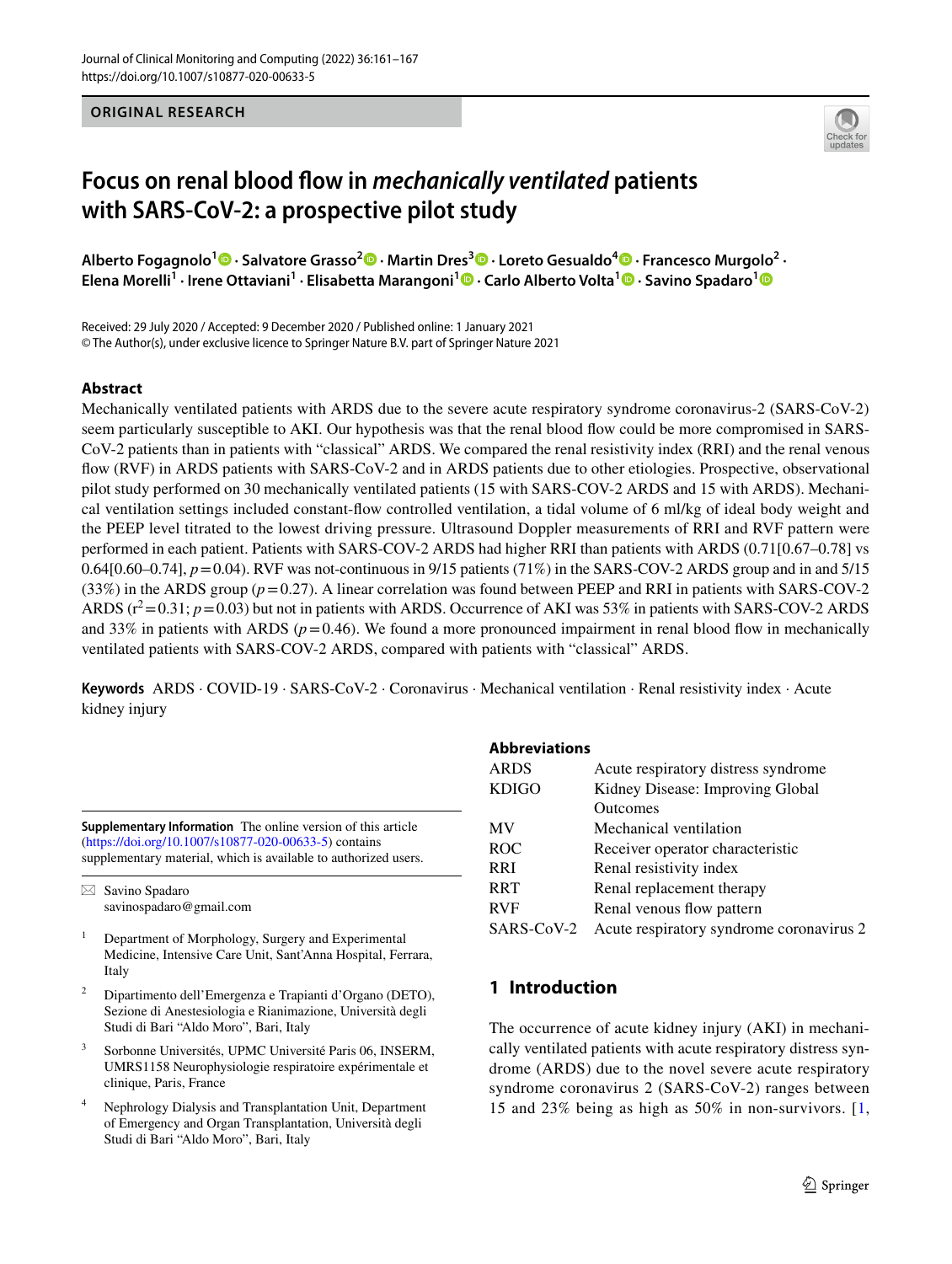[2](#page-5-1)]. COVID-19 may *per se* induce a kidney disease [[3\]](#page-5-2) but mechanical ventilation (MV) could play a pivotal role.

Recent guidelines recommend the use of lung-protective mechanical ventilation in ARDS, consisting in low tidal volume (VT) and relatively high positive end-expiratory pressure (PEEP) [[4\]](#page-5-3). This strategy could have a relevant hemodynamic impact [[5](#page-5-4), [6\]](#page-5-5) and has been shown to increase renal arterial resistances and decrease renal venous return, leading to glomerular congestion and increase in kidney interstitial hydrostatic pressures [\[5–](#page-5-4)[8\]](#page-5-6). In SARS-COV-2 ARDS respiratory system compliance  $(C_{RS})$  could be atypically high compared to the degree of arterial hypoxemia, leading the application of relatively high PEEP levels [[9,](#page-5-7) [10\]](#page-5-8). Since the hemodynamic impact of PEEP is inversely proportional to respiratory system compliance  $(C_{RS})$ , it might be then hypothesized that PEEP in patients with COVID-19 infection could result in greater extent of kidney damage compared to ARDS due to diferent etiologies.

Our hypothesis was that the degree of renal blood fow impairment in SARS-COV-2 ARDS compared to "classic" ARDS could be more pronounced. Accordingly, we performed an ultrasound evaluation of the renal resistivity index (RRI) and renal venous flow pattern (RVF)  $[11-13]$  $[11-13]$  in two groups of patients, i.e. with SARS-COV-2 ARDS and with classical ARDS, ventilated with the same lung-protective protocol.

# **2 Materials and Methods**

#### **2.1 Population**

Prospective, observational pilot study performed in a COVID-19 Intensive Care Unit (ICU) and a mixed medical-surgical ICU at University Hospital of Ferrara, Italy. The study was approved by the ethic committee (approval number 339/2020). We included consecutive patients with SARS-COV-2 ARDS or ARDS undergoing mechanical ventilation. Exclusion criteria were: diagnosis of AKI before ICU admission, unsatisfactory ultrasound visualization, arrhythmia, renal replacement therapy and denied consent. All patients included in the SARS-COV-2 ARDS group had laboratory-confrmed COVID-19.

#### **2.2 Mechanical ventilation settings**

At the time of renal blood fow assessment, all patients were deeply sedated and paralyzed with continuous infusion of cis-atracurium 1–3 mcg/kg/min for clinical reasons. Mechanical ventilation settings included constantfow controlled ventilation, a tidal volume of 6 ml/kg of ideal body weight and the PEEP level titrated to the lowest driving pressure. [\[14,](#page-5-11) [15](#page-5-12)] Briefy, PEEP was increased by 2 cm  $H_2O$  step starting from 6 cm  $H_2O$ , up to the PEEP level leading to a static end-inspiratory plateau pressure  $(P_{PIAT})$  of 28–30 cm H<sub>2</sub>O; then, the PEEP level corresponding to the lowest driving pressure was chosen.

The driving pressure was measured as:

 $P_{\text{PLAT}} - \text{PEEP}_{\text{TOT}}$ .

where  $PEEP<sub>TOT</sub>$  is the total static positive end-expiratory pressure.  $P_{PLAT and}$  PEEP<sub>TOT</sub> were measured through the occlusion technique (i.e. a 4 s airway opening occlusion maneuver at end-inspiration and end-expiration, respectively) [[16](#page-5-13)].

#### **2.3 Renal blood fow assessment**

Ultrasound evaluation of renal blood fow was performed within 24 h from starting of MV. All the measurements were taken by a single well-trained anesthesiologist with certifed experience (FA) on the right kidney with the patient in semirecumbent position (30°), through a posterolateral approach. Color Doppler images were used to identify the interlobar vessels. An interlobar or arcuate artery was selected for pulse wave Doppler measurements and RRI was calculated as:

peak systolic velocity − end diastolic velocity∕peak systolic velocity.

A representative Renal Resistivity Index measurement technique performed is showed in Fig. [1](#page-2-0).

An RRI>0.7 was deemed pathological. [[11–](#page-5-9)[13](#page-5-10)]

The RVF pattern was classifed as continuous, biphasic or monophasic [[11\]](#page-5-9). Under physiological conditions, the RVF pattern is continuous, whereas during renal congestion it becomes biphasic or even monophasic [[11\]](#page-5-9).

For both RRI and RVF three measurements were obtained over 3 cardiac cycles and the mean value was recorded for analysis.

#### **2.4 Secondary outcomes**

The occurrence of AKI, as well as need for renal replacement therapy (RRT), was recorded. Further, we investigated the ability of RRI to predict the occurrence of AKI and the need of RRT. AKI was defned according to the Kidney Disease: Improving Global Outcomes (KDIGO) guidelines as an increase in serum creatinine of 0.3 mg/dL within 48 h, an increase in serum creatinine to 1.5 times the baseline value present within the previous 7 days, or a urinary output  $< 0.5$  mL/kg/h for 6 h [[17\]](#page-5-14). Indications for RRT were serum urea >150 mg/dL, severe hyperkalemia (over 6 mmol/L or with sign of electrocardiogram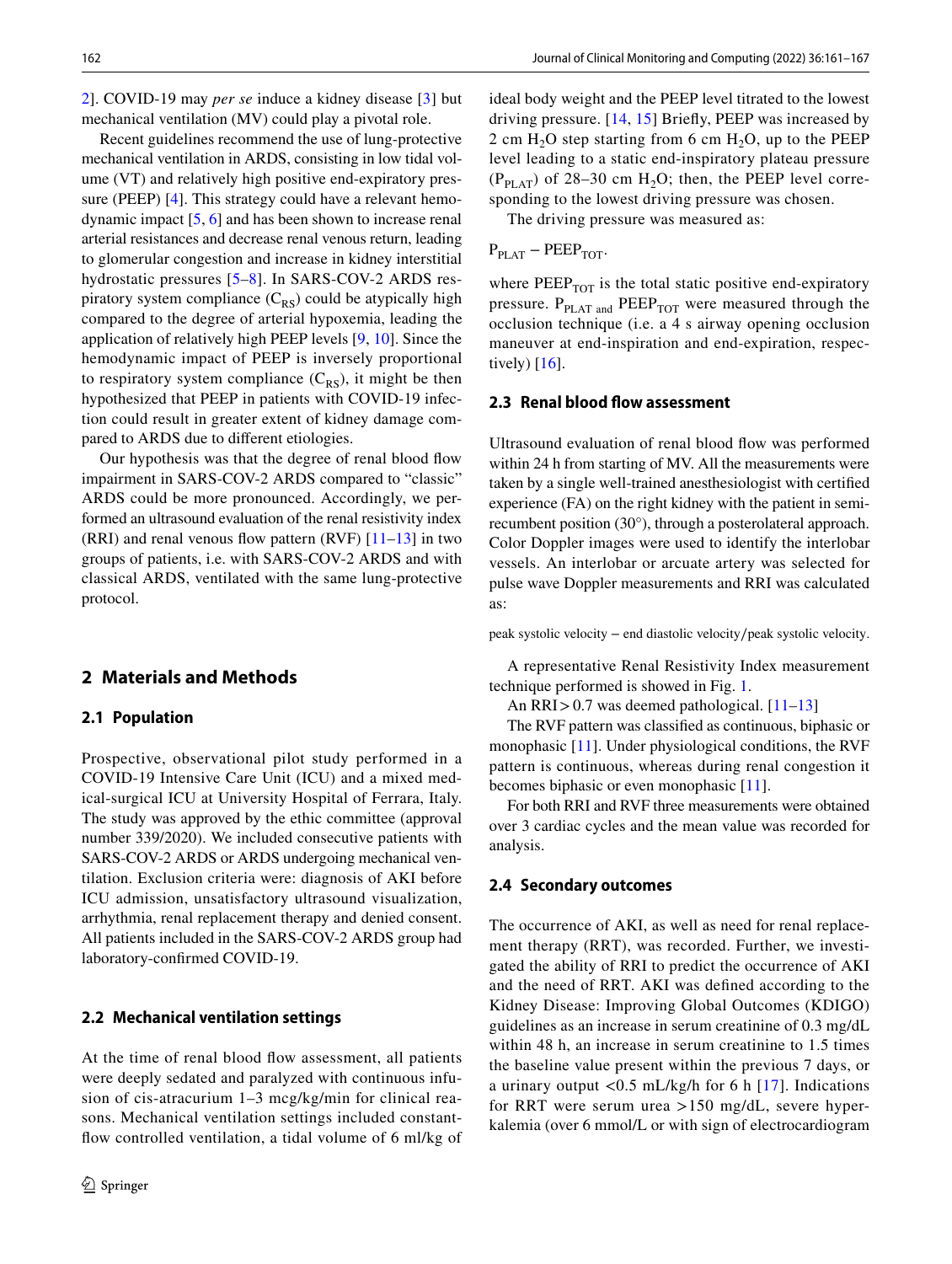

<span id="page-2-0"></span>**Fig. 1** A representative Renal Resistivity Index measurement technique performed in patients with SARS-CoV-2 ARDS at PEEP 10 cm  $H<sub>2</sub>O$ 

abnormalities), urine output <200 mL/die, fuid overload despite diuretic treatment [\[18](#page-5-15)].

#### **2.5 Statistical analysis**

Categorical data are presented as frequencies and percentages, while continuous variables as mean  $\pm$  standard deviation or medians with interquartile range, as appropriate. The Shapiro-Wilk test was used to assess the assumption of normality. Categorical data were compared using the  $\chi^2$  test or Fisher exact test as appropriate. Mann-Whitney U tests was used to compare continuous variables. Pearson correlation with R square was used to analyze the correlation. Receiver operator characteristic (ROC) curves were used to analyze the ability of RRI to predict AKI. ROC curve analyses are reported as AUROC with 95% confidence interval  $(95\% \text{ CI})$ . Optimal cut-off scores were determined using Youden's Index. Diferences in repeated measurements in the two groups were analyzed using Friedman's rank analysis. Statistical analyses were performed using SPSS 25.0 statistical software (SPSS Inc., Chicago, IL). For each statistical test a 2-tailed test was performed and a *p* value of 0.05 was considered statistically signifcant.

#### **2.6 Sample size**

Using the upper confidence interval for the population variance approach to the sample size calculation a pilot sample size between 20 and 40 correspond to standardized effect sizes of 0.4 and 0.7 (for 90% power based on a standard sample size calculation). According to this issue, 30 patients (15 for each group) were included in the study.

#### **3 Results**

#### **3.1 Population and renal blood fow evaluation**

We included in the study 30 patients with ARDS, of which 15 had laboratory-confrmed SARS-COV-2 ARDS. Clinical characteristics and blood gas analysis at ICU admission are shown in Table [1](#page-3-0). The median driving pressure was 12 [10–15] cm  $H<sub>2</sub>O$ , resulting in a static compliance of 43  $[40-52]$  cm H<sub>2</sub>O/ml. Patients in the SARS-COV-2 ARDS group had lower PaO<sub>2</sub>/FiO<sub>2</sub>, higher PaCO<sub>2</sub> and higher respiratory system compliance (Table [2\)](#page-3-1).

The renal blood flow evaluation was performed after 1 [0–1] day from starting of MV. As shown in Table [1](#page-3-0), compared with patients with classical ARDS, patients with SARS-COV-2 ARDS had higher RRI (0.71 [0.67–0.78] vs 0.64  $[0.60-0.74]$ ,  $p = 0.04$ ) (Fig. [2\)](#page-4-0). In patients with SARS-COV-2 ARDS, but not in patients with classical ARDS, there was a linear correlation between PEEP and RRI  $(r^2=0.31; p=0.03)$  $(r^2=0.31; p=0.03)$  (Fig. 3). The RVF was not-continuous in 9/15 patients (71%) in SARS-COV-2 ARDS group and 5/15 (33%) in not-CoV-2 ( $p = 0.27$ ).

#### **3.2 Secondary outcomes**

AKI occurred in 8/15 of patients (53%) in SARS-COV-2 ARDS and in 5/15 (33%) in classical ARDS ( $p = 0.46$ ). AKI was detected after  $2 \lfloor 1, 2 \rfloor$  $2 \lfloor 1, 2 \rfloor$  $2 \lfloor 1, 2 \rfloor$  $2 \lfloor 1, 2 \rfloor$  $2 \lfloor 1, 2 \rfloor$  days (range 1–4) from renal blood flow evaluation. Four patients (4/15, 27%) in SARS-COV-2 ARDS group needed RRT versus one in the classical ARDS group  $(1/15, 6\%; p=0.33)$ . Additional data regarding SARS-COV-2 ARDS patients are given in Table S1 and Fig. S1. In particular, SARS-COV-2 ARDS patients with AKI were more likely to experience a subsequent impairment in respiratory system compliance (Fig. S1). Taking into account the whole population, patients who developed AKI had higher RRI (0.77 [0.73–0.80] vs 0.66 [0.60–0.69]; *p*=0.001) as well as higher percentage of impaired RVF (13/13 vs 1/17;  $p < 0.001$ ). The RRI was associated with the subsequent occurrence of AKI (AUROC 0.938 [0.93–0.99];  $p < 0.001$ ). The Youden index analysis showed that RRI>0.71 was the best cut-off value to predict AKI, with 90% sensitivity and 100% specifcity. The RRI was also a predictor for RRT  $(AUROC = 0.896 [0.73–0.98]$ ; best cut-off 0.77; sensitivity 80% specifcity 92%).

### **4 Discussion**

The main fnding of our study is that the renal blood fow is more compromised in mechanically ventilated patients with SARS-COV-2 ARDS than in patients with classical ARDS.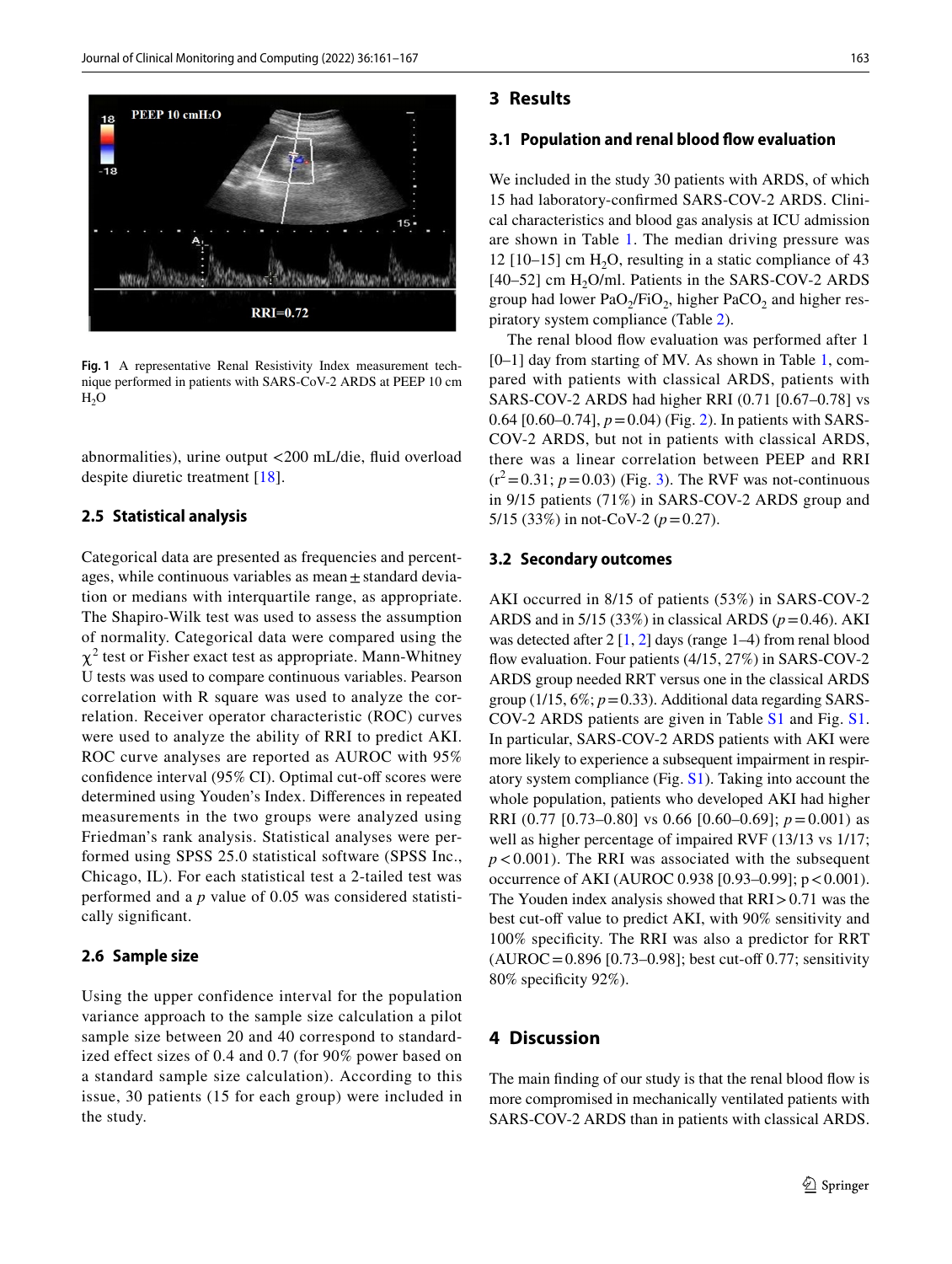<span id="page-3-0"></span>**Table 1** Clinical and demographical characteristics of patients at ICU admission

| Variables                            | All patients<br>$n = 30$ | <b>SARS-CoV-2 ARDS</b><br>$n=15$ | <b>ARDS</b><br>$n = 15$ | P value |
|--------------------------------------|--------------------------|----------------------------------|-------------------------|---------|
| Age                                  | 64 [60-72]               | $62$ [55-69]                     | 67 [62-74]              | 0.89    |
| Sex (F/M)                            | 5/25                     | 2/13                             | 3/12                    | 0.99    |
| SOFA score at ICU admission          | $8[5-10]$                | $6[4-10]$                        | $9 [8 - 10]$            | 0.05    |
| Need for vasopressor, $n$ (%)        | 12(40)                   | 5(33)                            | 7(47)                   | 0.71    |
| Epinephrine, $n$ $(\%)$              | 1(3)                     |                                  | 1(7)                    |         |
| Norepinephrine, $n$ $(\%)$           | $11(37)$ 5 (33)          |                                  | 6(40)                   |         |
| Comorbidities                        |                          |                                  |                         |         |
| Hypertension, $n$ $(\%)$             | 17(57)                   | 8(53)                            | 9(60)                   | 0.71    |
| $CKD, n(\%)$                         | 7(23)                    | 3(20)                            | 4(27)                   | 0.99    |
| BMI > 35 (kg/m <sup>2</sup> ), n (%) | 3(10)                    | 1(7)                             | 2(13)                   | 0.99    |
| Diabetes, $n(\%)$                    | 6(20)                    | 3(20)                            | 3(20)                   | 0.99    |
| Reasons for ICU admission            |                          |                                  |                         |         |
| Septic shock                         | 4                        | 4(27)                            |                         | 0.09    |
| <b>ARDS</b>                          | 26                       | 11(73)                           | 15                      | 0.09    |
| Laboratory data at ICU admission     |                          |                                  |                         |         |
| Hemoglobin $(g/dL)$                  | $11.0$ [9.8–13.6]        | $10.9$ [9.6-12.4]                | $12.8$ [9.9-13.6]       | 0.49    |
| Platelets $(10^9/L)$                 | 219 [179-302]            | 263 [204-305]                    | 208 [143-301]           | 0.19    |
| Serum creatinine (mg/L)              | $1.0$ [0.7-2.5]          | $0.8$ [0.7-1.2]                  | $2.5$ [0.7–3.6]         | 0.11    |

*CKD* Chronic kidney disease, *BMI* body mass index, *PEEP* positive end-expiratory pressure, *PaCO*<sub>2</sub> arterial carbon dioxide tension

<span id="page-3-1"></span>**Table 2** Renal blood fow evaluation and respiratory mechanics in patients with C-ARDS and ARDS

l.

| Variables                                 | SARS-CoV-2 ARDS $n=15$ | <b>ARDS</b><br>$n = 15$ | $P$ value |
|-------------------------------------------|------------------------|-------------------------|-----------|
| Renal blood flow evaluation               |                        |                         |           |
| Renal resistivity index                   | $0.71$ [0.67-0.78]     | $0.64$ [0.60-0.74]      | 0.04      |
| Renal venous flow pattern                 |                        |                         |           |
| Continuous                                | 6(40)                  | 10(66)                  | 0.27      |
| <b>Biphasic</b>                           | 4(27)                  | 3(20)                   | 0.99      |
| Monophasic                                | 5(33)                  | 2(14)                   | 0.40      |
| Respiratory mechanics                     |                        |                         |           |
| Tidal volume (mL)                         | 440 [400-480]          | 395 [350-480]           | 0.27      |
| Respiratory rate                          | 18 [18-22]             | 18 [16-20]              | 0.14      |
| Minute ventilation (L/m)                  | $7.9$ [7.2-9.0]        | $7.4$ [6.0-8.6]         | 0.10      |
| Plateau pressure (cm H <sub>2</sub> O)    | $22$ [22-24]           | $21$ [18-24]            | 0.11      |
| PEEP $(cm H2O)$                           | $14 [12 - 14]$         | $10$ [10-12]            | 0.004     |
| Driving pressure $(cm H2O)$               | $10[8-10]$             | $9[8-12]$               | 0.90      |
| Static compliance (ml/cm $H_2O$ )         | 45 $[41-52]$           | 40 [37-47]              | 0.03      |
| Hemodynamic parameters                    |                        |                         |           |
| Mean arterial pressure (mmHg)             | 75 [70-80]             | 82 [67-91]              | 0.21      |
| Heart rate                                | 90 [86-104]            | 89 [79-95]              | 0.84      |
| Blood gas analysis                        |                        |                         |           |
| PaO <sub>2</sub> /FiO <sub>2</sub> (mmHg) | 118 [94-151]           | 193 [148-209]           | 0.001     |
| $PaCO2$ (mmHg)                            | 57 [48-64]             | 46 [36-52]              | 0.02      |
| Lactate (mmol/L)                          | $1.2$ [1.2–1.6]        | $2.2$ [1.1-3.2]         | 0.13      |

*SARS-CoV-2 ARDS* Coronavirus-induced ARDS; *PEEP* positive end-expiratory pressure, *PaCO2* arterial carbon dioxide tension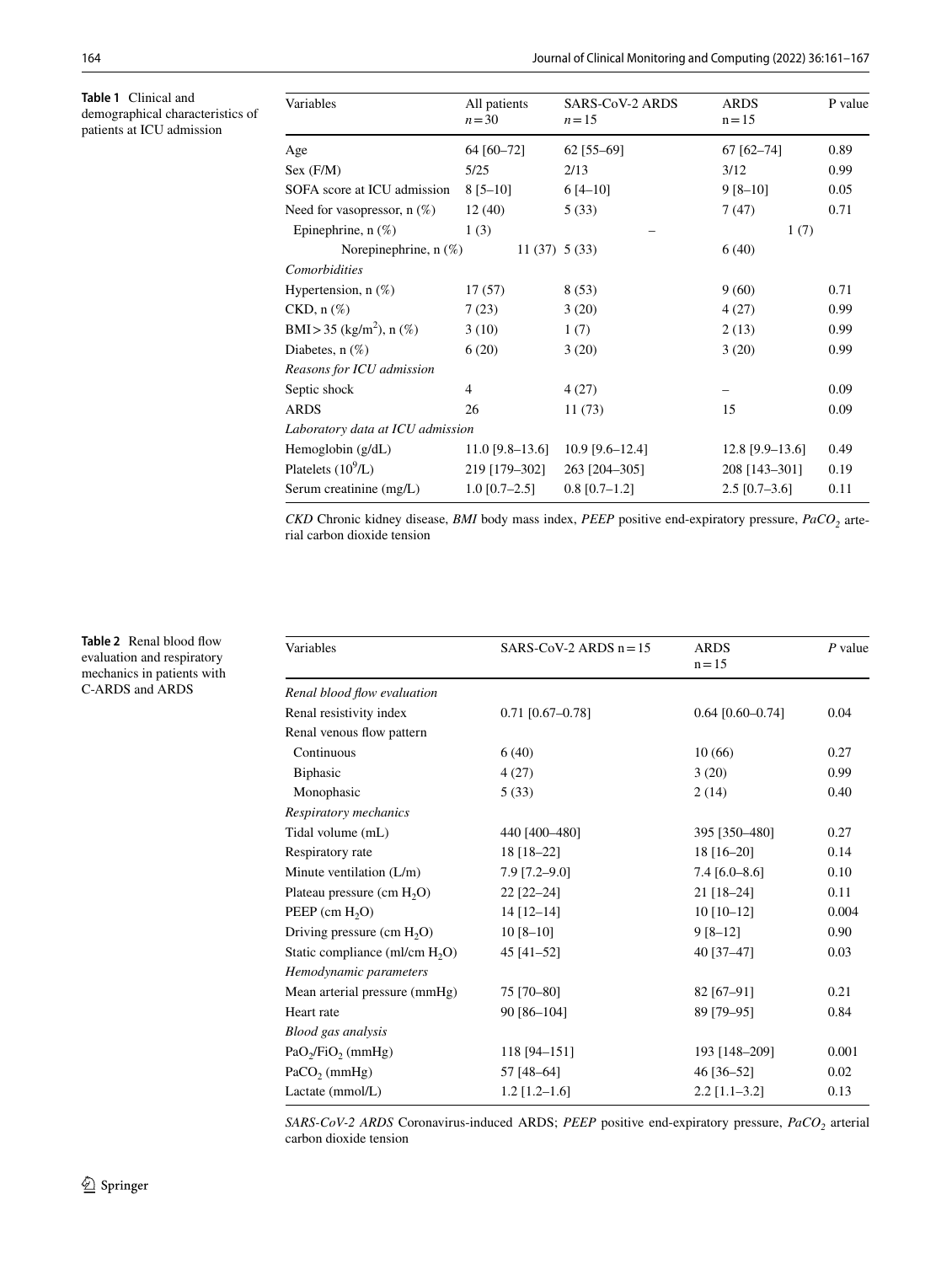

<span id="page-4-0"></span>**Fig. 2** Comparison of renal resistivity index or ARDS



<span id="page-4-1"></span>**Fig. 3** Correlation between PEEP level and renal resistivity index in patients with SARS-CoV-2 ARDS or ARDS

The pathogenesis of renal dysfunction in patients with COVID 19 is multifactorial [[2](#page-5-1), [3](#page-5-2), [19](#page-5-16)]. A recent observational study including 116 hospitalized patients shows that non ventilated patients with SARS-CoV-2 pneumonia seldom develop AKI [\[20](#page-5-17)]; conversely, the incidence of AKI was up to 23% in patients requiring respiratory support [\[1](#page-5-0)]. Despite the most severe disease form in ventilated patients could explain these fndings, positive pressure ventilation could *per se* play a role [[5–](#page-5-4)[8\]](#page-5-6). Lung protective mechanical ventilation protocols for ARDS may result in relatively high PEEP levels, that may critically increase the pericardial pressure decreasing the venous return and causing glomerular congestion via the increase in kidney interstitial hydrostatic pressure [\[6,](#page-5-5) [7](#page-5-18)], which increases arterial resistances [[6,](#page-5-5) [7](#page-5-18)]. Our data confrm that SARS-CoV-2 induced ARDS is characterized by an atypically high respiratory system compliance  $(C_{RS})$ , compared to the degree of arterial hypoxemia [[9,](#page-5-7) [10](#page-5-8), [21,](#page-5-19) [22\]](#page-5-20) Since the hemodynamic efects of PEEP are enhanced when the  $C_{RS}$  is relatively high [[22](#page-5-20)[–24\]](#page-5-21), we

speculate that the effect of PEEP on kidney perfusion could have been more pronounced in patients with SARS-CoV-2 ARDS than in those with classical ARDS. This hypothesis is supported by recent fndings showing hemodynamics alteration given by "higher" PEEP levels in SARS-CoV-2 ARDS with static respiratory compliance higher than or equal to 50 mL/cm  $H_2O$  [\[24\]](#page-5-21). Our finding of a linear relationship between RRI and PEEP in patients with SARS-CoV-2 ARDS and not in patients with ARDS (Fig. [3\)](#page-4-1) and the fact that the RVF was not-continuous in 71% of our patients SARS-COV-2 ARDS seems to support this hypothesis. The RRI has recently gained importance as a marker of renal perfusion and to predict AKI  $[11-13, 25]$  $[11-13, 25]$  $[11-13, 25]$  $[11-13, 25]$  and its severity  $[26]$  $[26]$ . On the other hand, the non-continuous RVF pattern suggests glomerular congestion, which may be an additional cause of renal blood fow impairment [\[11](#page-5-9)]. High RRI is associated with need for vasopressors, hypotension and lactate levels [[12\]](#page-5-23), whereas non-continuous RVF have been described in the context of increased pulmonary wedge pressure [[11](#page-5-9)]. Even if the RRI diference between SARS-CoV-2 ARDS and classical ARDS could seems numerically low (0.71 [ $0.67-0.78$ ] vs  $0.64$  [ $0.60-0.74$ ]), it reflects a clinically relevant change. Indeed, as showed in previous studies, RRI value over 0.70 is a threshold useful to discern between a normal or a pathological renal blood flow [[12,](#page-5-23) [27](#page-6-1)]. In particular,  $RRI > 0.70$  was associated with persistent AKI [[12\]](#page-5-23) and worse renal prognosis [[27](#page-6-1)] when compared to RRI values between 0.65 and 0.70.

Our study has some limitations. First, due to the lack of clinical study in this feld, we were unable to perform an accurate power analysis and the small sample size could limit the interpretation of our results and does not account for covariate adjustment. Second, our study was not designed to separate between the diferent mechanism that could explain the impairment of renal blood fow. Nonetheless, the correlation between PEEP levels and RRI seems to suggest a possible role of mechanical ventilation in the RRI impairment. Finally, we cannot exclude that the water overload in SARS-COV-2 ARDS could have contribute to the described renal congestion and therefore renal impairment. Nonetheless, hemodynamic monitoring was not systematically available in our patients and therefore it would be impossible to correctly analyses this issue with our data.

# **5 Conclusions**

In conclusion, we showed that during lung-protective mechanical ventilation, the renal blood flow is more impaired in patients with SARS-CoV-2 ARDS than in patients with classical ARDS. Our fndings suggest to carefully assess renal blood flow and even subtle signs of AKI in patients with SARS-CoV-2 ARDS requiring mechanical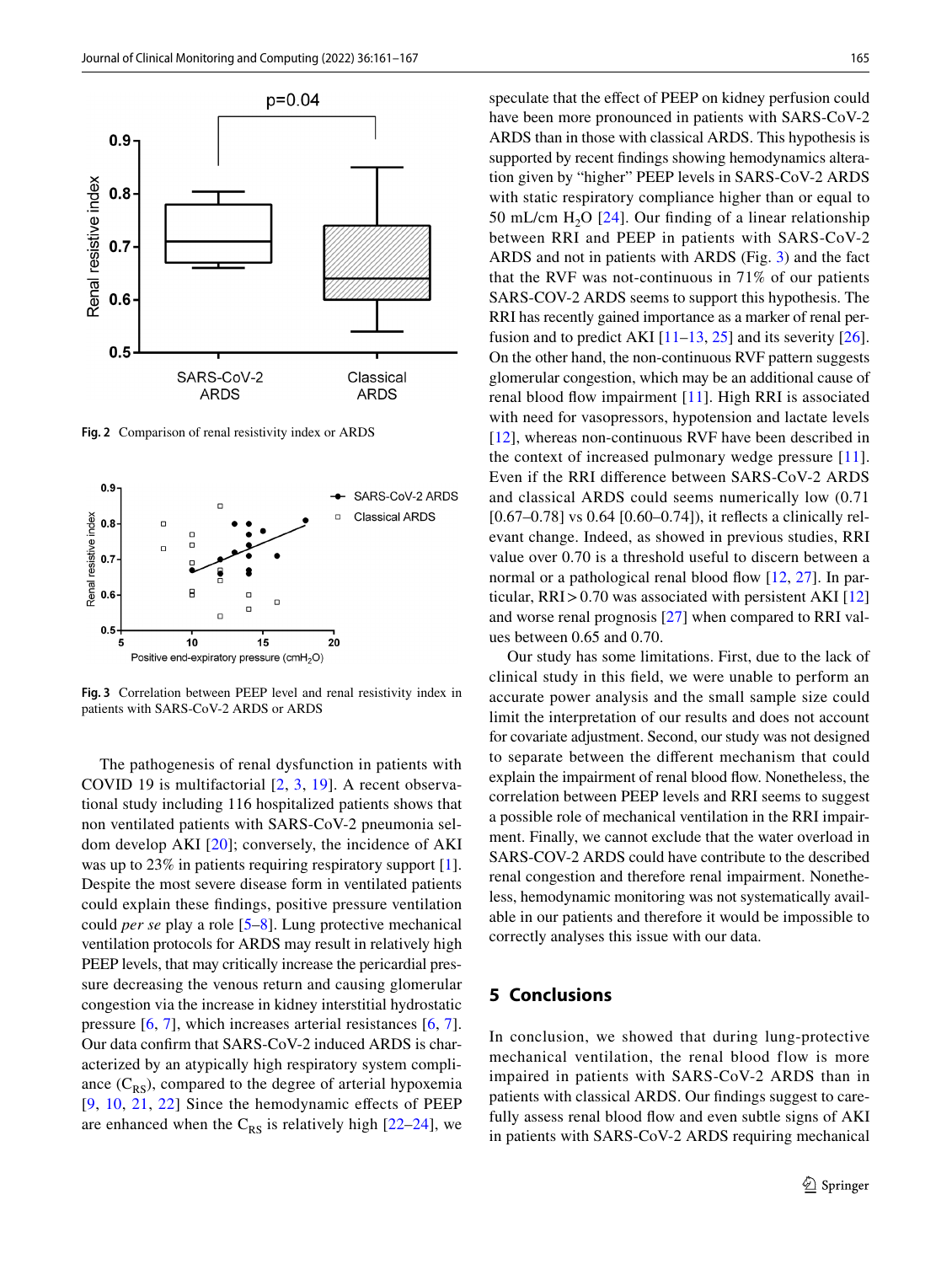ventilation. Further studies are needed to assess the specifc role of mechanical ventilation in the pathogenesis of the SARS-CoV-2 ARDS kidney perfusion impairment and, eventually, if diferent approaches to PEEP setting could better preserve renal perfusion.

**Acknowledgements** The authors would like to thank all the nurses and caregivers for their active involvement in the management of patients during this study.

**Authors' contributions** FA, VCA and SS was involved in the conception and the design of the study, analyzed the data and wrote the paper. FA and ME collected the data. FA performed the statistical work. MD, GS, FM and LG contributed to analysis of the data and critical revision of the manuscript for important intellectual content. All authors reviewed the manuscript and agreed with the fnal version.

**Fundings** This study was fnancially supported by the University of Ferrara, Ferrara, Italy.

## **Compliance with ethical standard**

**Conflict of interest** The authors declare that they have no competing interests.

**Informed consent** Prospective, observational pilot study performed in a COVID-19 Intensive Care Unit (ICU) and a mixed medical-surgical ICU at University Hospital of Ferrara, Italy. The study was approved by the ethic committee (approval number 339/2020). We included consecutive patients with SARS-COV-2 ARDS or ARDS undergoing mechanical ventilation. Exclusion criteria were: diagnosis of AKI before ICU admission, unsatisfactory ultrasound visualization, arrhythmia, renal replacement therapy and denied consent. All patients included in the SARS-COV-2 ARDS group had laboratory-confrmed COVID-19.

**Ethical standards** The study was approved by the ethic committee (approval number 339/2020).

# **References**

- <span id="page-5-0"></span>1. Yang X, Yu Y, Xu J, Shu H, Xia J, Liu H, et al. Clinical course and outcomes of critically ill patients with SARS-CoV-2 pneumonia in Wuhan, China: a single-centered, retrospective, observational study. Lancet Respir Med. 2020;8(5):475–81. E-pub ahead of printing
- <span id="page-5-1"></span>2. Pei G, Zhang Z, Peng J, Liu L, Zhang C, Yu C, et al. Renal involvement and early prognosis in patients with COVID-19 pneumonia. J Am Soc Nephrol. 2020;31(6):1157–65. E-pub ahead of printing
- <span id="page-5-2"></span>3. Cheng Y, Luo R, Wang K, Zhang M, Wang Z, Dong L, et al. Kidney disease is associated with in-hospital death of patients with COVID-19. Kidney Int. 2020;5:829–38.
- <span id="page-5-3"></span>4. Poston JT, Patel BK, Davis AM. Management of critically Ill adults with COVID-19. JAMA. 2020; E-pub ahead of printing
- <span id="page-5-4"></span>5. Vieillard-Baron A, Loubieres Y, Schmitt JM, Page B, Dubourg O, Jardin F. Cyclic changes in right ventricular output impedance during mechanical ventilation. J Appl Physiol. 1999;87:1644–50.
- <span id="page-5-5"></span>6. Joannidis M, Forni LG, Klein SJ, Honore PM, Kashani K, Ostermann M, et al. Lung-kidney interactions in critically ill patients: consensus report of the Acute Disease Quality Initiative (ADQI) 21 Workgroup. Intensive Care Med. 2020;46(4):654–72.
- <span id="page-5-18"></span>7. Panitchote A, Mehkri O, Hastings A, Hanane T, Demirjian S, Torbic H, et al. Factors associated with acute kidney injury in acute respiratory distress syndrome. Ann Intensive Care. 2019;9(1):74.
- <span id="page-5-6"></span>8. Gurkan OU, O'Donnell C, Brower R, Ruckdeschel E, Becker PM. Differential effects of mechanical ventilatory strategy on lung injury and systemic organ infammation in mice. Am J Physiol Lung Cell Mol Physiol. 2005;285:L710–8.
- <span id="page-5-7"></span>9. Grasselli G, Zangrillo A, Zanella A, Antonelli M, Cabrini L, Castelli A, et al. Baseline characteristics and outcomes of 1591 patients infected with SARS-CoV-2 admitted to ICUs of the Lombardy Region Italy. JAMA. 2020;323(16):1574–81.
- <span id="page-5-8"></span>10. Gattinoni L, Chiumello D, Rossi S. COVID-19 pneumonia: ARDS or not? Crit Care. 2020;24:154.
- <span id="page-5-9"></span>11. Husain-Syed F, Birk HW, Ronco C, Schörmann T, Tello K, Richter MJ. Doppler-derived renal venous stasis index in the prognosis of right heart failure. J Am Heart Assoc. 2019;8(21):e013584.
- <span id="page-5-23"></span>12. Oliveira RAG, Mendes PV, Park M, Taniguchi LU. Factors associated with renal Doppler resistive index in critically ill patients: a prospective cohort study. Ann Intensive Care. 2019;9(1):23.
- <span id="page-5-10"></span>13. Dewitte A, Coquin J, Meyssignac B, Joannès-Boyau O, Fleureau C, Roze H, et al. Doppler resistive index to refect regulation of renal vascular tone during sepsis and acute kidney injury. Crit Care. 2012;16(5):R165.
- <span id="page-5-11"></span>14. Pereira Romano ML, Maia IS, Laranjeira LN, Damiani LP, Paisani DM, Borges MC. Driving pressure-limited strategy for patients with Acute Respiratory Distress Syndrome (ARDS): a pilot randomized clinical trial. Ann Am Thorac Soc. 2020;17(5):596–604. E-pub ahead of printing
- <span id="page-5-12"></span>15. Sahetya SK, Hager DN, Stephens RS, Needham DM, Brower RG. PEEP titration to minimize driving pressure in subjects with ARDS: a prospective physiological study. Respir Care. 2020;65(5):583–9. [https://doi.org/10.4187/respcare.07102.](https://doi.org/10.4187/respcare.07102)
- <span id="page-5-13"></span>16. Hess DR. Respiratory mechanics in mechanically ventilated patients. Respir Care. 2014;59(11):1773–94. [https://doi.](https://doi.org/10.4187/respcare.03410) [org/10.4187/respcare.03410](https://doi.org/10.4187/respcare.03410).
- <span id="page-5-14"></span>17. Khwaja A. KDIGO clinical practice guidelines for acute kidney injury. Nephron Clin Pract. 2012;120:c179–84.
- <span id="page-5-15"></span>18. Bagshaw SM, Cruz DN, Gibney RT, Ronco C. A proposed algorithm for initiation of renal replacement therapy in adult critically ill patients. Crit Care. 2009;13:317.
- <span id="page-5-16"></span>19. Su H, Yang M, Wan C, Yi LX, Tang F, Zhu HY, et al. Renal histopathological analysis of 26 postmortem fndings of patients with COVID-19 in China. Kidney Int. 2020;98(1):219–27. E-pub ahead of printing
- <span id="page-5-17"></span>20. Wang L, Li X, Chen H, Yan S, Li D, Li Y. Coronavirus disease 19 infection does not result in acute kidney injury: an analysis of 116 hospitalized patients from Wuhan, China. Am J Nephrol. 2020;51(5):1–6.
- <span id="page-5-19"></span>21. Marini JJ, Gattinoni L. Management of COVID-19 respiratory distress. JAMA. 2020;323(22):2329. E-pub ahead of printing
- <span id="page-5-20"></span>22. Gattinoni L, Chiumello D, Caironi P, Busana M, Romitti F, Brazzi L, et al. COVID-19 pneumonia: diferent respiratory treatments for diferent phenotypes? Intensive Care Med. 2020;46(6):1099– 102. E-pub ahead of printing
- 23. Chen X, Wang X, Honore PM, Spapen HD, Liu D. Renal failure in critically ill patients, beware of applying (central venous) pressure on the kidney. Ann Intensive Care. 2018;8(1):91.
- <span id="page-5-21"></span>24. Grasso S, Mirabella L, Murgolo F, Di Mussi R, Pisani L, Dalfino L, et al. Effects of positive end-expiratory pressure in "High Compliance" severe acute respiratory syndrome coronavirus 2 acute respiratory distress syndrome. Crit Care Med. 2020;48(12):e1332–6. [https://doi.org/10.1097/CCM.0000000000](https://doi.org/10.1097/CCM.0000000000004640) [004640.](https://doi.org/10.1097/CCM.0000000000004640) Epub ahead of print
- <span id="page-5-22"></span>25. Garnier F, Daubin D, Larcher R, Bargnoux AS, Platon L, Brunot V. Reversibility of acute kidney injury in medical